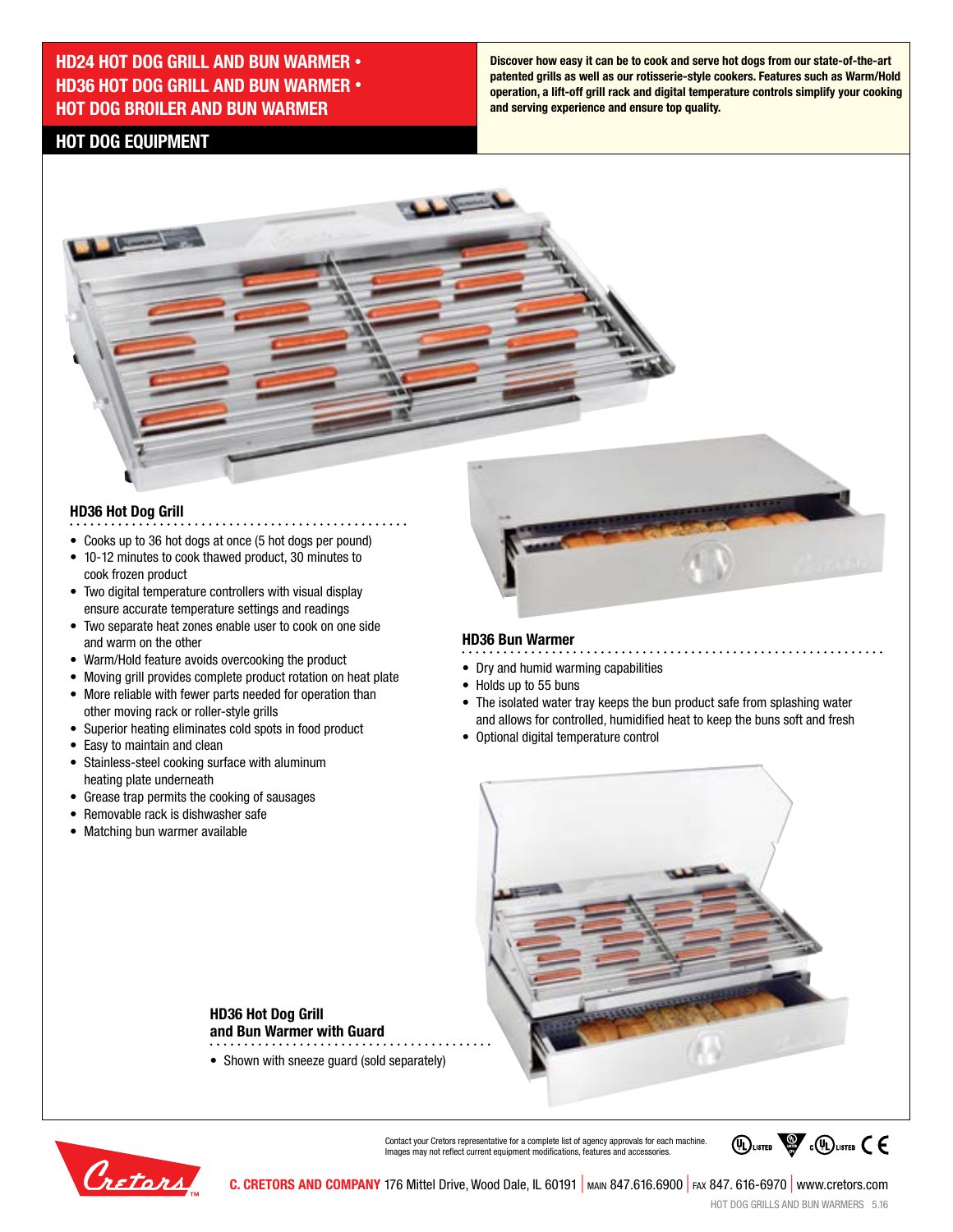**The Cretors patented stainless-steel hot dog grill design includes a center drive shaft that reduces the number of moving parts from six to two, ensuring longer motor life and allowing full rotation of the product on the grill. The stainless-steel cooking surface has an aluminum heat plate underneath that evenly distributes heat. Visual digital temperature controls allow for precise temperature setting, and clear visual temperature display.**

#### **HD24 Hot Dog Grill**

- 
- Cooks up to 24 hot dogs at once (5 hot dogs per pound)
- 10-12 minutes to cook thawed product, 30 minutes to cook frozen product
- Digital temperature controller with visual display ensure accurate temperature settings and readings
- Warm/Hold feature avoids overcooking the product
- Moving grill provides complete product rotation on heat plate
- More reliable with fewer parts needed for operation than other moving rack or roller-style grills
- Superior heating eliminates cold spots in food product
- Easy to maintain and clean
- Stainless-steel cooking surface with aluminum heating plate underneath
- Grease trap permits the cooking of sausages
- Removable rack is dishwasher safe
- Matching bun warmer available

#### **HD24 Lighted Stackable Hot Dog Grill Stand**

- Stainless-steel design
- Designed to sit on HD24 Bun Warmer
- Supports two HD24 Hot Dog Grills



#### **HD24 Bun Warmer**

- Dry and Humid capabilities
- Holds up to 30 buns
- The isolated water tray keeps the buns safe from splashing water and allows for controlled, humidified heat to keep the buns soft and fresh
- Optional digital temperature control



#### **Hot Dog Broiler and Bun Warmer**

- Holds 36 hot dogs
- Warms 48 buns
- Heats frozen products in 20 minutes



Contact your Cretors representative for a complete list of agency approvals for each machine. Images may not reflect current equipment modifications, features and accessories.



**C. CRETORS AND COMPANY** 176 Mittel Drive, Wood Dale, IL 60191 | main 847.616.6900 | fax 847. 616-6970 | www.cretors.com

HOT DOG GRILLS AND BUN WARMERS 5.16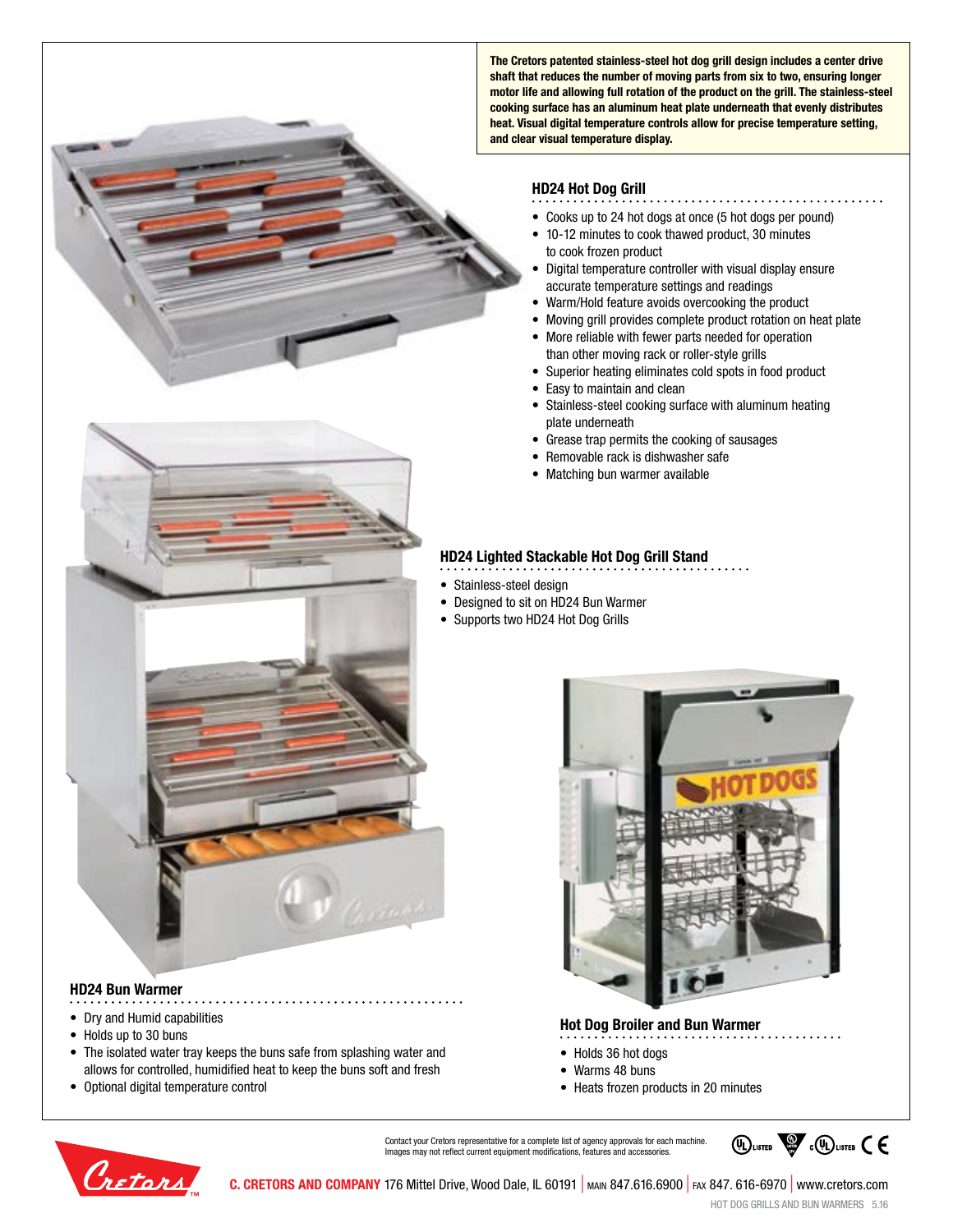# **HOT DOG GRILLS AND BUN WARMERS NORTH AMERICA**

|                                   | <b>ELECTRICAL</b>            |                |              |             |             | <b>MACHINE DIMENSIONS</b><br><b>INCHES</b> |       |               | <b>SHIP DIMENSIONS</b><br><b>INCHES</b> |              |               | <b>SHIP</b><br><b>WEIGHT</b> |
|-----------------------------------|------------------------------|----------------|--------------|-------------|-------------|--------------------------------------------|-------|---------------|-----------------------------------------|--------------|---------------|------------------------------|
| <b>MACHINE</b>                    | <b>APPROXIMATE CAPACITY</b>  | <b>VOLTAGE</b> | <b>WATTS</b> | <b>AMPS</b> | <b>NEMA</b> | LENGTH                                     | WIDTH | <b>HEIGHT</b> | <b>LENGTH</b>                           | <b>WIDTH</b> | <b>HEIGHT</b> | $\mathsf{lb}$                |
| HD24 Hot Dog Grill                | 24 at once/<br>144 per hour* | 120V/60HZ      | 1000         | 8.3         | $5 - 15$    | 22.00                                      | 22.00 | 8.00          | 26.00                                   | 24.00        | 12.00         | 44                           |
| <b>HD24 Bun Warmer</b>            | 36 buns                      | 120V/60HZ      | 250          | 2.08        | $5 - 15$    | 19.00                                      | 19.75 | 10.00         | 26.00                                   | 24.00        | 12.00         | 51                           |
| Stackable Hot Dog Stand           |                              | 120V/60HZ      | 8            | .06         | $5 - 15$    | 22.00                                      | 18.00 | 17.75         | 26.00                                   | 22.00        | 22.00         | ٠                            |
| HD36 Hot Dog Grill                | 36 at once/<br>216 per hour* | 120V/60HZ      | 1850         | 15.4        | $5 - 20$    | 24.00                                      | 35.50 | 9.50          | 28.00                                   | 40.00        | 13.00         | 93                           |
| <b>HD36 Bun Warmer</b>            | 55 buns                      | 120V/60HZ      | 350          | 2.9         | $5 - 15$    | 21.00                                      | 34.00 | 7.75          | 26.00                                   | 40.00        | 10.00         | 73                           |
| <b>Hot Dog Broiler and Warmer</b> | 36 hot dogs/48 buns          | 120V/60HZ      | 1200         | 10          | $5 - 15$    | 25.00                                      | 35.50 | 17.00         | 29.00                                   | 39.00        | 20.00         | 70                           |

# **HOT DOG GRILLS AND BUN WARMERS EXPORT – CE MARK AVAILABLE**

|                                   | <b>ELECTRICAL</b>            |                |              | <b>MACHINE DIMENSIONS</b><br><b>CENTIMETERS</b> |               |       | <b>SHIP DIMENSIONS</b><br><b>CENTIMETERS</b> |               |              | <b>SHIP</b><br><b>WEIGHT</b> |       |
|-----------------------------------|------------------------------|----------------|--------------|-------------------------------------------------|---------------|-------|----------------------------------------------|---------------|--------------|------------------------------|-------|
| <b>MACHINE</b>                    | <b>APPROXIMATE CAPACITY</b>  | <b>VOLTAGE</b> | <b>WATTS</b> | <b>AMPS</b>                                     | <b>LENGTH</b> | WIDTH | <b>HEIGHT</b>                                | <b>LENGTH</b> | <b>WIDTH</b> | <b>HEIGHT</b>                | kg    |
| HD24 Hot Dog Grill                | 24 at once/<br>144 per hour* | 230V/50HZ      | 1000         | 4.3                                             | 55.88         | 55.88 | 20.32                                        | 66.04         | 60.96        | 30.48                        | 19.8  |
| HD24 Bun Warmer                   | 36 buns                      | 230V/50HZ      | 250          | 1.09                                            | 48.26         | 50.17 | 25.40                                        | 66.04         | 60.96        | 30.48                        | 22.95 |
| Stackable Hot Dog Stand           |                              | 230V/50HZ      | 8            | .03                                             | 55.88         | 45.72 | 45.09                                        | 66.04         | 55.88        | 55.88                        | ٠     |
| HD36 Hot Dog Grill                | 36 at once/<br>216 per hour* | 230V/50HZ      | 1850         | 7.6                                             | 60.96         | 90.17 | 24.13                                        | 71.12         | 101.60       | 33.02                        | 41.85 |
| HD36 Bun Warmer                   | 55 buns                      | 230V/50HZ      | 350          | 1.4                                             | 53.34         | 86.36 | 19.69                                        | 66.04         | 101.60       | 25.40                        | 32.85 |
| <b>Hot Dog Broiler and Warmer</b> | 36 hot dogs/48 buns          | 230V/50HZ      | 1200         | 5.2                                             | 63.50         | 90.17 | 43.18                                        | 73.66         | 99.06        | 50.80                        | 31.5  |

\* 5 to 1 hot dogs – 5 hot dogs per pound

• Contact Cretors for details

Contact Cretors for machine agency approval listings.



Contact your Cretors representative for a complete list of agency approvals for each machine. Images may not reflect current equipment modifications, features and accessories.